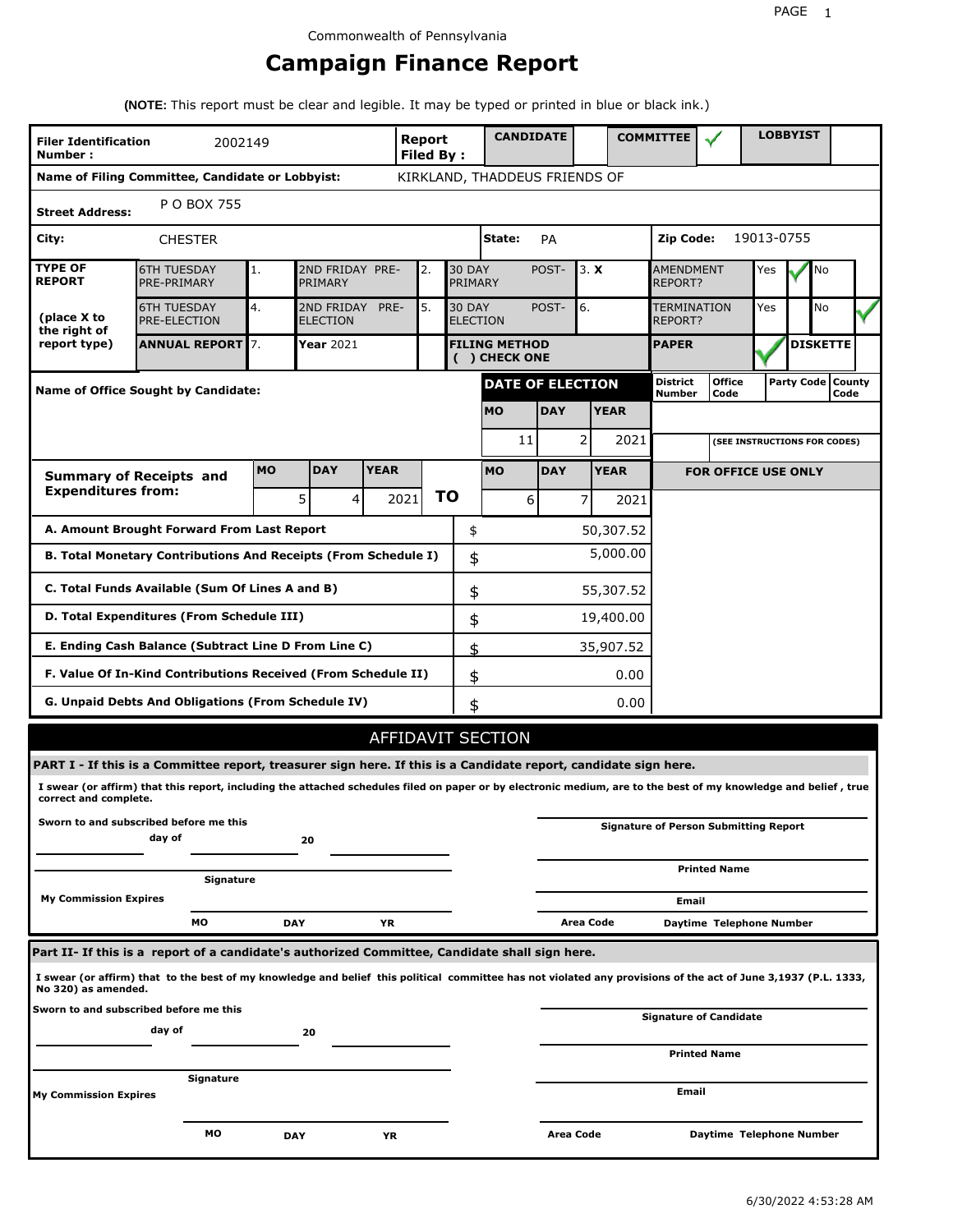## **SCHEDULE I CONTRIBUTIONS AND RECEIPTS Detailed Summary Page**

**Name of Filing Committee or Candidate Reporting Period Reporting Period** KIRKLAND, THADDEUS FRIENDS OF **From:** 5/4/2021 **To:** 6/7/2021 **1. Unitemized Contributions Received - \$ 50.00 or Less Per Contributor TOTAL for the Reporting Period (1) \$** 0.00 **2. Contributions Received - \$ 50.01 To \$250.00 (From Part A and Part B) TOTAL for the Reporting Period (2) Contributions Received From Political Committees (Part A) All Other Contributions (Part B) \$ \$ \$** 0.00 500.00 500.00 **3. Contributions Received Over \$250.00 (From Part C and Part D) TOTAL for the Reporting Period (3) Contributions Received From Political Committees (Part C) All Other Contributions (Part D) \$ \$ \$** 1,000.00 3,500.00 4,500.00 **4. Other Receipts, Refunds, Interest Earned, Returned Checks, Etc . (From Part E) TOTAL for the Reporting Period (4) \$** 0.00 **Total Monetary Contributions and Receipts During this Reporting Period (Add and enter amount totals from Boxes 1,2,3 and 4; also enter this amount on Page1, Report Cover Page, Item B.) \$** 5,000.00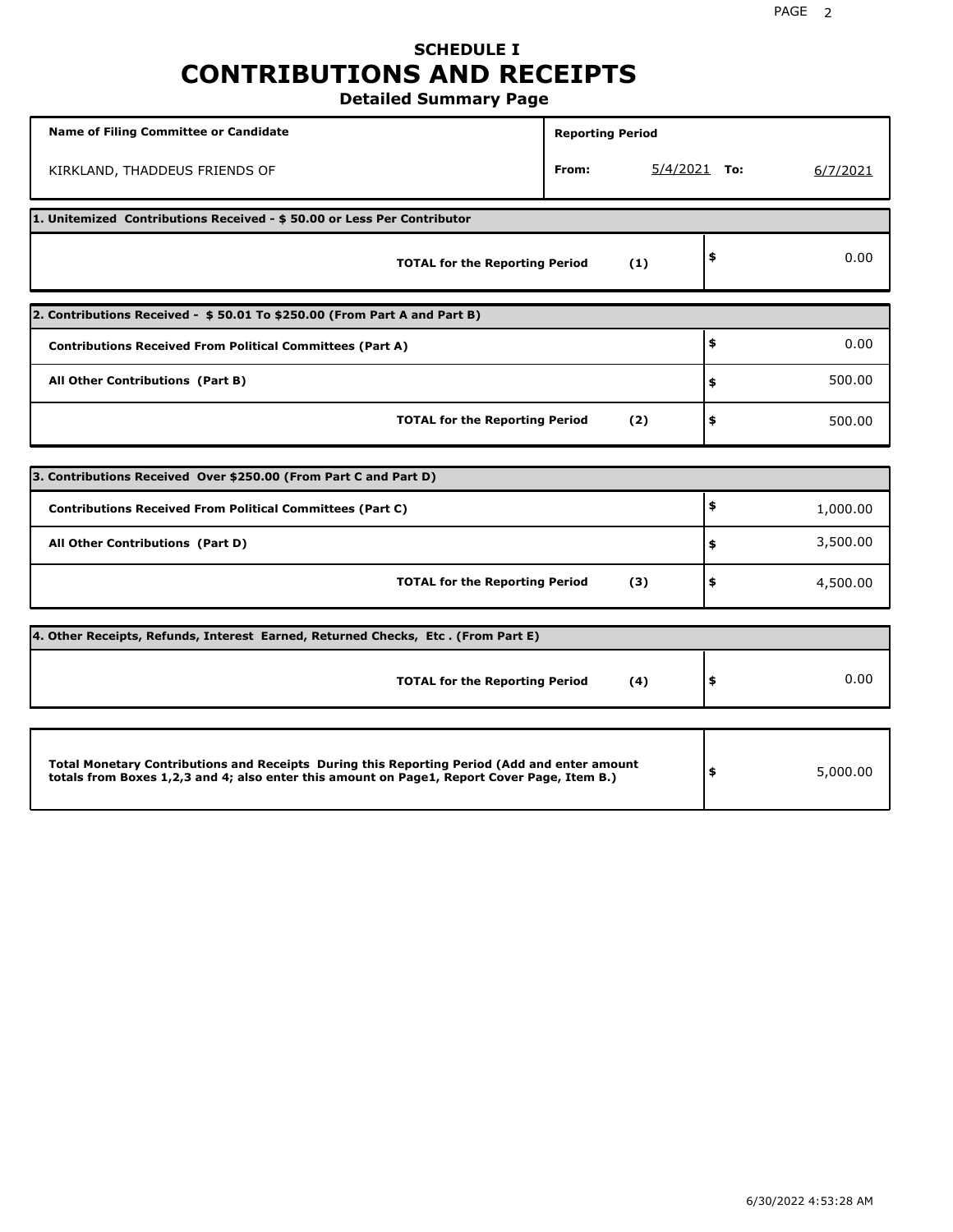# **PART A CONTRIBUTIONS RECEIVED FROM POLITICAL COMMITTEES**

**\$50.01 TO \$250.00**

 **Use this Part to itemize only contributions received from political committees with an aggregate value from \$50.01 to \$250.00 in the reporting period.**

| Name of Filing Committee or Candidate      |                                                                              |                   | <b>Reporting Period</b> |             |             |    |                   |  |
|--------------------------------------------|------------------------------------------------------------------------------|-------------------|-------------------------|-------------|-------------|----|-------------------|--|
|                                            |                                                                              |                   | From:                   |             | To:         |    |                   |  |
|                                            |                                                                              |                   |                         | <b>DATE</b> |             |    | <b>AMOUNT</b>     |  |
| <b>Full Name of Contributing Committee</b> |                                                                              |                   | <b>MO</b>               | <b>DAY</b>  | <b>YEAR</b> |    |                   |  |
| <b>Mailing Address</b>                     |                                                                              |                   |                         |             |             | \$ | 0.00              |  |
| City                                       | <b>State</b>                                                                 | Zip Code (Plus 4) |                         |             |             |    |                   |  |
|                                            |                                                                              |                   |                         |             |             |    | <b>PAGE TOTAL</b> |  |
|                                            | Enter Grand Total of Part A on Schedule I, Detailed Summary Page, Section 2. |                   |                         |             |             | \$ | 0.00              |  |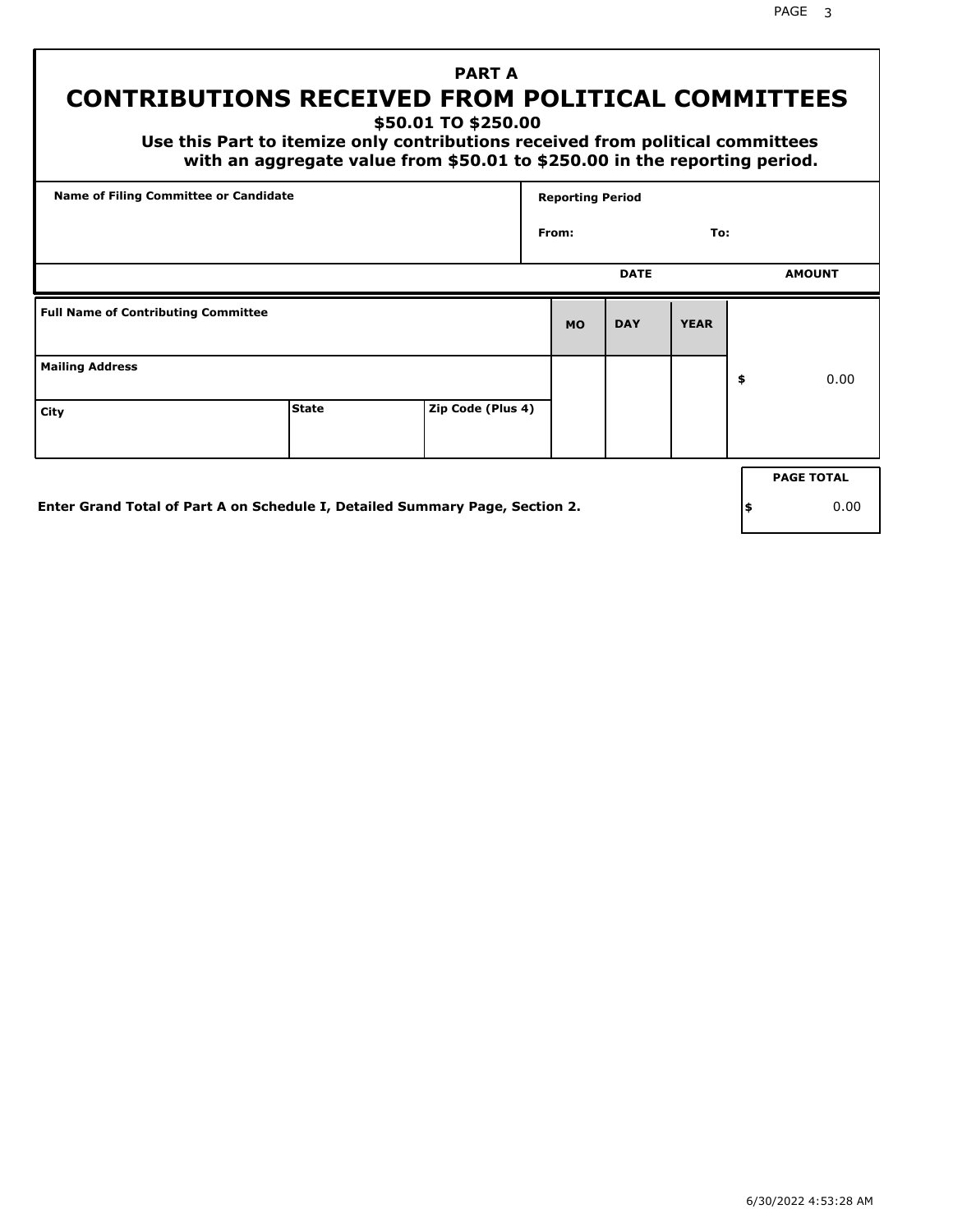| <b>PART B</b><br><b>ALL OTHER CONTRIBUTIONS</b><br>\$50.01 TO \$250.00<br>Use this Part to itemize all other contributions with an aggregate value from<br>\$50.01 to \$250.00 in the reporting period.<br>(Exclude contributions from political committees reported in Part A) |                    |                             |            |             |            |             |    |          |  |  |
|---------------------------------------------------------------------------------------------------------------------------------------------------------------------------------------------------------------------------------------------------------------------------------|--------------------|-----------------------------|------------|-------------|------------|-------------|----|----------|--|--|
| <b>Reporting Period</b><br><b>Name of Filing Committee or Candidate</b>                                                                                                                                                                                                         |                    |                             |            |             |            |             |    |          |  |  |
| KIRKLAND, THADDEUS FRIENDS OF<br>From:<br>$5/4/2021$ To:                                                                                                                                                                                                                        |                    |                             |            |             |            |             |    | 6/7/2021 |  |  |
|                                                                                                                                                                                                                                                                                 |                    | <b>AMOUNT</b>               |            |             |            |             |    |          |  |  |
| <b>Full Name of Contributor</b><br>Mr. Roger Anton                                                                                                                                                                                                                              |                    | <b>MO</b>                   | <b>DAY</b> | <b>YEAR</b> |            |             |    |          |  |  |
| <b>Mailing Address</b><br>4208 Blossom St                                                                                                                                                                                                                                       |                    |                             |            |             |            |             | \$ | 250.00   |  |  |
| City<br>Houston                                                                                                                                                                                                                                                                 | <b>State</b><br>ТX | Zip Code (Plus 4)<br>77007  |            | 5           | 24         | 2021        |    |          |  |  |
| <b>Full Name of Contributor</b><br>Mr Konstantin Dimitropoulos                                                                                                                                                                                                                  |                    |                             |            | <b>MO</b>   | <b>DAY</b> | <b>YEAR</b> |    |          |  |  |
| <b>Mailing Address</b><br>22 Arena Lake Cir                                                                                                                                                                                                                                     |                    |                             |            |             |            |             | \$ | 250.00   |  |  |
| City<br>Palm Coast                                                                                                                                                                                                                                                              | Zip Code (Plus 4)  | 5.                          | 24         | 2021        |            |             |    |          |  |  |
| Enter Grand Total of Part A on Schedule I, Detailed Summary Page, Section 2.                                                                                                                                                                                                    | \$                 | <b>PAGE TOTAL</b><br>500.00 |            |             |            |             |    |          |  |  |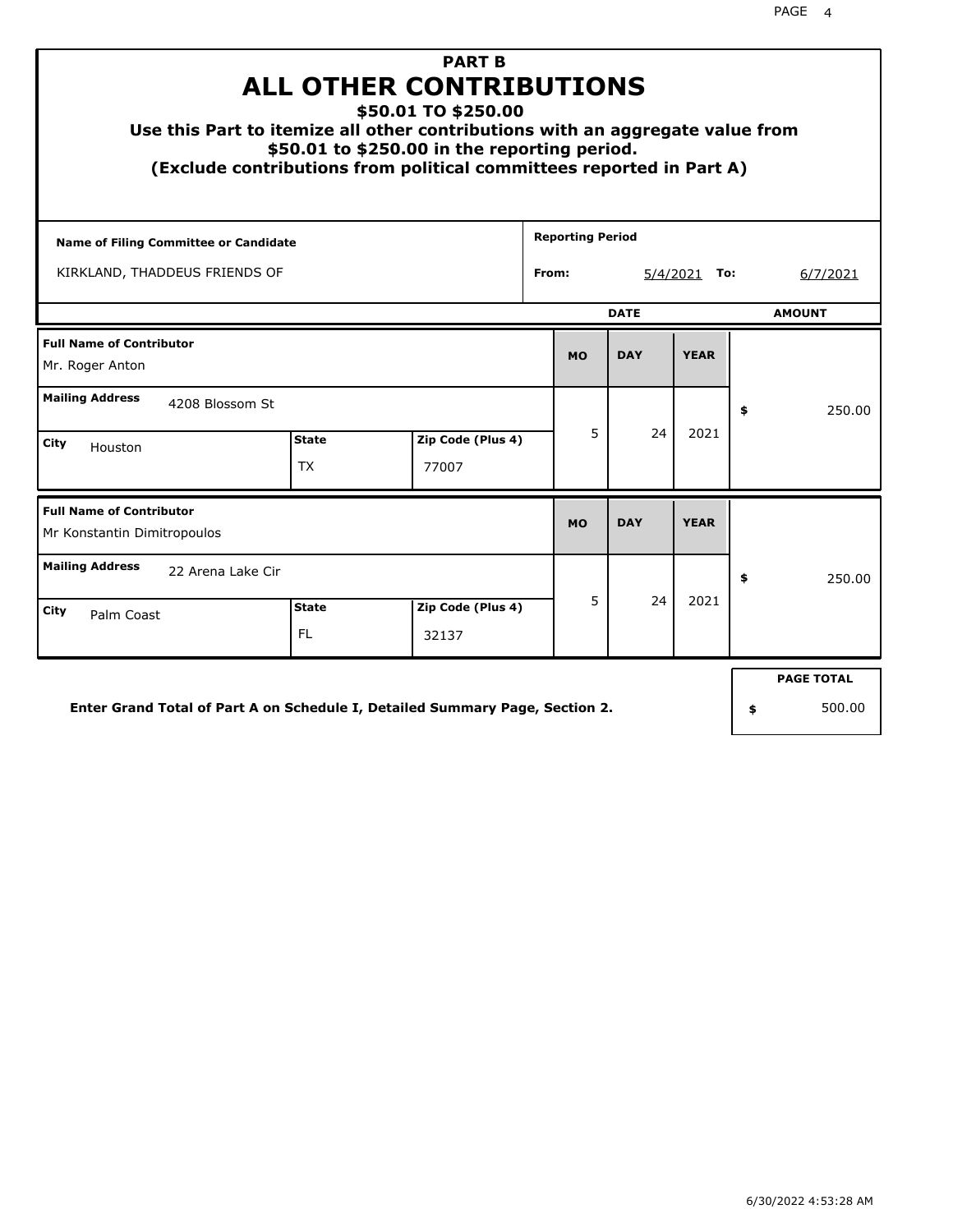#### PAGE 5

# **PART C Contributions Received From Political Committees**

**OVER \$250.00**

 **Use this Part to itemize only contributions received from Political committees with an aggregate value from Over \$250.00 in the reporting period.**

|                                                                              | Name of Filing Committee or Candidate |       |                   |             | <b>Reporting Period</b> |                 |    |                               |  |  |  |
|------------------------------------------------------------------------------|---------------------------------------|-------|-------------------|-------------|-------------------------|-----------------|----|-------------------------------|--|--|--|
|                                                                              | KIRKLAND, THADDEUS FRIENDS OF         |       |                   |             | 5/4/2021                | 6/7/2021<br>To: |    |                               |  |  |  |
|                                                                              |                                       |       |                   | <b>DATE</b> |                         |                 |    | <b>AMOUNT</b>                 |  |  |  |
| <b>Full Name of Contributing Committee</b><br>Malady & Wooten PAC            |                                       |       |                   | <b>MO</b>   | <b>DAY</b>              | <b>YEAR</b>     |    |                               |  |  |  |
| <b>Mailing Address</b><br>664 N. 3rd St                                      |                                       |       |                   |             |                         |                 | \$ | 1,000.00                      |  |  |  |
| City<br>Harrisburg                                                           | <b>State</b><br><b>PA</b>             | 17101 | Zip Code (Plus 4) | 5           | 24                      | 2021            |    |                               |  |  |  |
| Enter Grand Total of Part C on Schedule I, Detailed Summary Page, Section 3. |                                       |       |                   |             |                         |                 | \$ | <b>PAGE TOTAL</b><br>1,000.00 |  |  |  |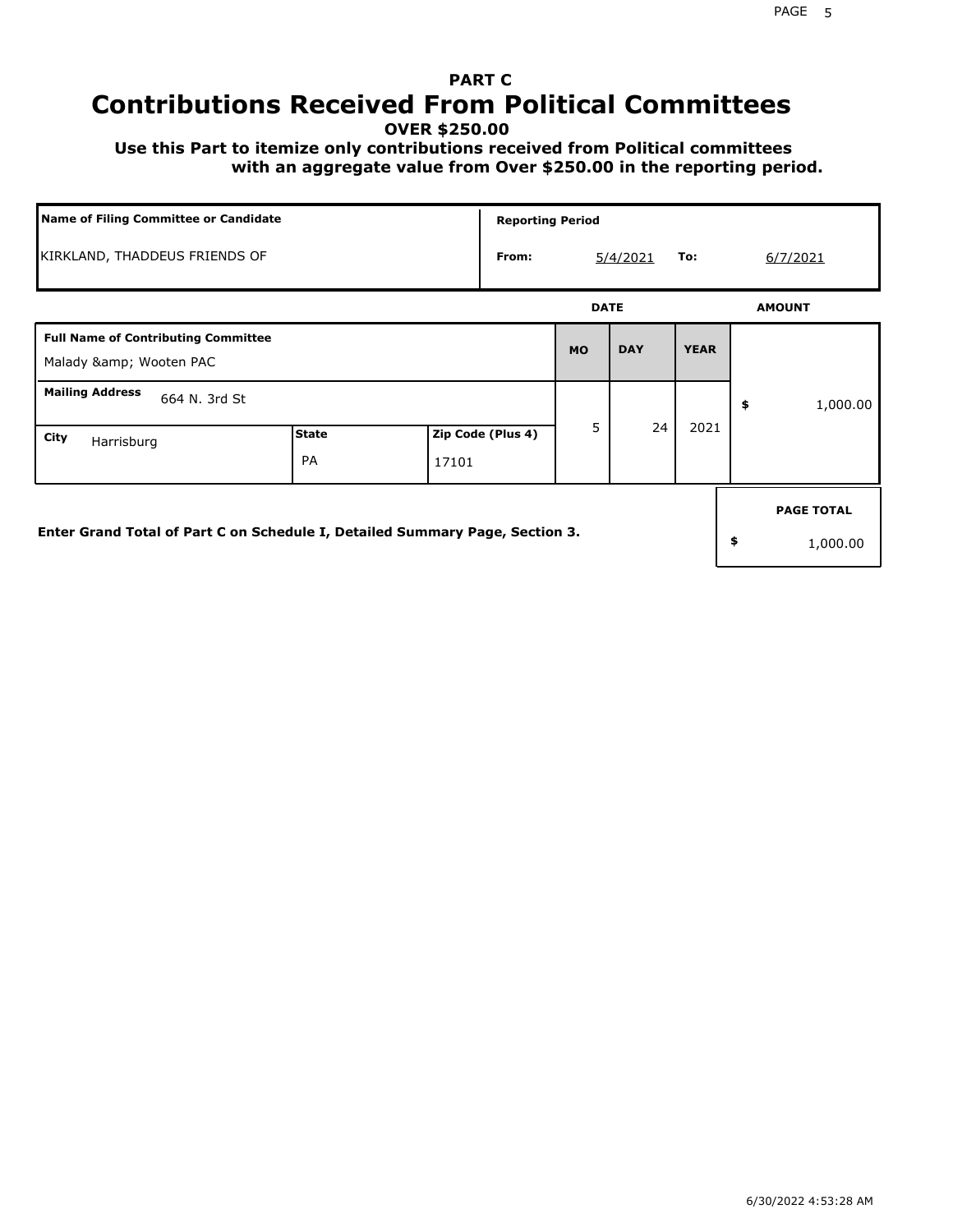## **PART D ALL OTHER CONTRIBUTIONS**

### **OVER \$250.00**

### **Use this Part to itemize all other contributions with an aggregate value of**

 **over \$250.00 in the reporting period.**

 **(Exclude contributions from political committees reported in Part C.)** 

| Name of Filing Committee or Candidate                                          |                    |                            |                   |       | <b>Reporting Period</b> |                   |                |                   |
|--------------------------------------------------------------------------------|--------------------|----------------------------|-------------------|-------|-------------------------|-------------------|----------------|-------------------|
| KIRKLAND, THADDEUS FRIENDS OF                                                  |                    |                            |                   | From: |                         |                   | $5/4/2021$ To: | 6/7/2021          |
|                                                                                |                    |                            |                   |       |                         | <b>DATE</b>       |                | <b>AMOUNT</b>     |
| <b>Full Name of Contributor</b><br>Mr Ko Kwang Han                             |                    |                            |                   |       | <b>MO</b>               | <b>DAY</b>        | <b>YEAR</b>    |                   |
| <b>Mailing</b><br>7406 Richards Rd<br><b>Address</b>                           |                    |                            |                   |       |                         |                   |                | \$<br>500.00      |
| City<br>Melrose Park                                                           | <b>State</b><br>PA | Zip Code (Plus 4)<br>19027 |                   |       | 5                       | $\overline{7}$    | 2021           |                   |
| <b>Employer Name</b>                                                           |                    |                            |                   |       |                         | <b>Occupation</b> |                |                   |
| Employer Mailing Address/Principal Place of<br>Business<br>City                |                    |                            |                   |       |                         | <b>State</b>      |                | Zip Code (Plus 4) |
| <b>Full Name of Contributor</b><br>Helen Rainey                                |                    |                            |                   |       | <b>MO</b>               | <b>DAY</b>        | <b>YEAR</b>    |                   |
| <b>Mailing</b><br>1022 W. 8th St<br><b>Address</b>                             |                    |                            |                   |       |                         |                   |                | \$<br>500.00      |
| City<br>Chester                                                                | <b>State</b><br>PA | 19013                      | Zip Code (Plus 4) |       | 5                       | 17                | 2021           |                   |
| <b>Employer Name</b>                                                           |                    |                            |                   |       | <b>Occupation</b>       |                   |                |                   |
| <b>Employer Mailing Address/Principal Place of</b><br><b>Business</b>          |                    |                            | City              |       |                         | <b>State</b>      |                | Zip Code (Plus 4) |
| <b>Full Name of Contributor</b><br>Mr Christopher Bellah                       |                    |                            |                   |       | <b>MO</b>               | <b>DAY</b>        | <b>YEAR</b>    |                   |
| <b>Mailing</b><br>106A Oak Pl<br><b>Address</b>                                |                    |                            |                   |       |                         |                   |                | \$<br>500.00      |
| <b>State</b><br>Zip Code (Plus 4)<br>City<br>Houston<br>TX<br>77106            |                    |                            |                   |       | 5                       | 24                | 2021           |                   |
| <b>Employer Name</b>                                                           |                    |                            |                   |       | <b>Occupation</b>       |                   |                |                   |
| <b>Employer Mailing Address/Principal Place of<br/>Business</b><br><b>City</b> |                    |                            |                   |       |                         | <b>State</b>      |                | Zip Code (Plus 4) |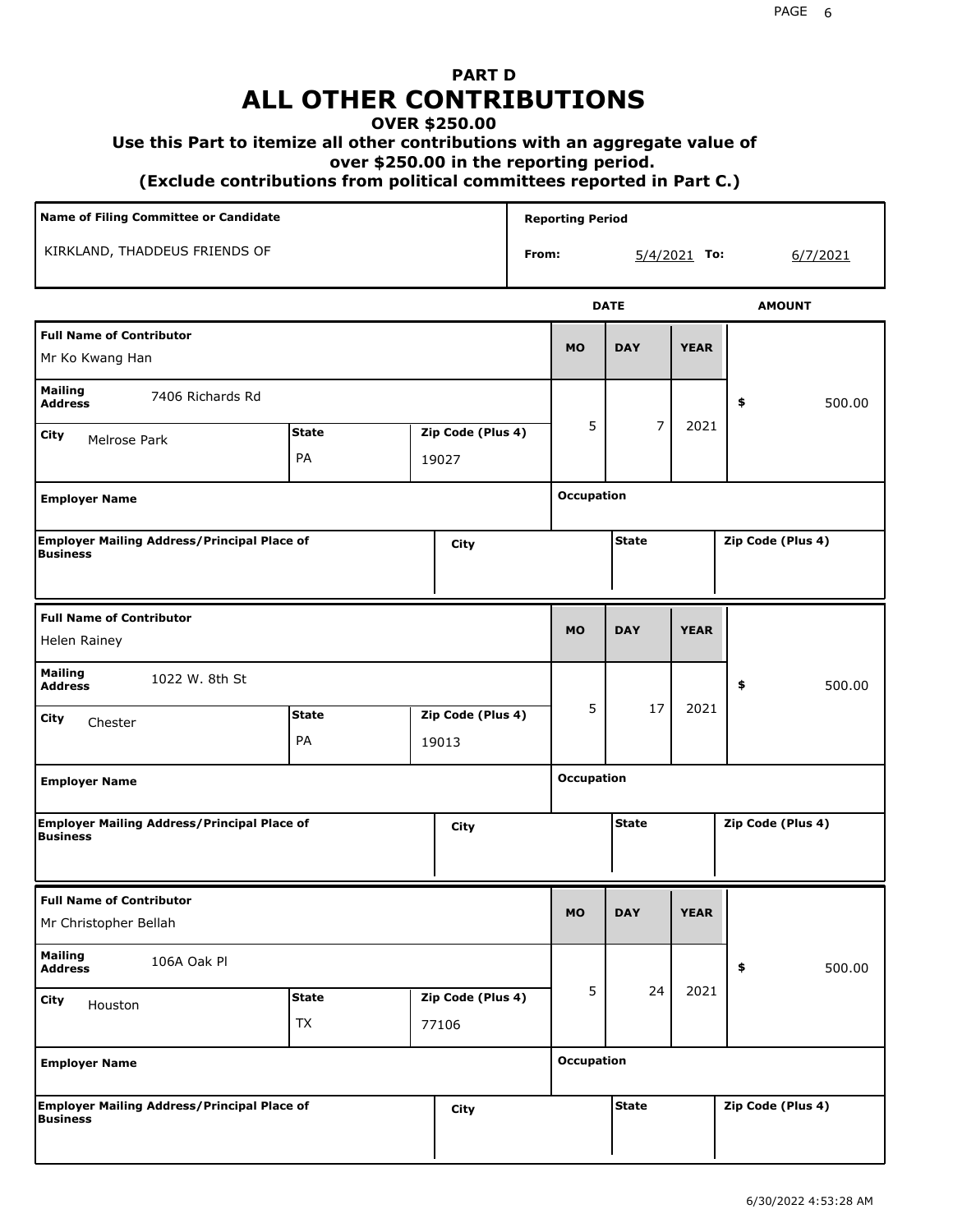| <b>Full Name of Contributor</b><br>H G Candelett                              |                                                                              |  |                   |                   |              | <b>YEAR</b> |                   |
|-------------------------------------------------------------------------------|------------------------------------------------------------------------------|--|-------------------|-------------------|--------------|-------------|-------------------|
| <b>Mailing</b><br><b>Address</b>                                              | 2009 Kimes River Pl                                                          |  |                   |                   |              |             | 1,000.00<br>\$    |
| City<br>Humble                                                                | <b>State</b>                                                                 |  | Zip Code (Plus 4) | 5                 | 24           | 2021        |                   |
|                                                                               | <b>TX</b>                                                                    |  | 77346             |                   |              |             |                   |
| <b>Employer Name</b>                                                          | <b>Occupation</b>                                                            |  |                   |                   |              |             |                   |
| <b>Employer Mailing Address/Principal Place of</b><br>City<br><b>Business</b> |                                                                              |  |                   |                   | <b>State</b> |             | Zip Code (Plus 4) |
|                                                                               |                                                                              |  |                   |                   |              |             |                   |
| <b>Full Name of Contributor</b>                                               |                                                                              |  |                   | <b>MO</b>         | <b>DAY</b>   | <b>YEAR</b> |                   |
| Cedric Burgher                                                                |                                                                              |  |                   |                   |              |             |                   |
| <b>Mailing</b><br>29 Lakeside Ln<br><b>Address</b>                            |                                                                              |  |                   |                   |              |             | \$<br>1,000.00    |
| City<br>Hockley                                                               | <b>State</b>                                                                 |  | Zip Code (Plus 4) | 5                 | 24           | 2021        |                   |
|                                                                               | TX                                                                           |  | 77447             |                   |              |             |                   |
| <b>Employer Name</b>                                                          |                                                                              |  |                   | <b>Occupation</b> |              |             |                   |
| <b>Employer Mailing Address/Principal Place of</b><br>Business                |                                                                              |  | City              |                   | <b>State</b> |             | Zip Code (Plus 4) |
|                                                                               |                                                                              |  |                   |                   |              |             |                   |
|                                                                               | Enter Grand Total of Part C on Schedule I, Detailed Summary Page, Section 3. |  |                   |                   |              |             | <b>PAGE TOTAL</b> |
|                                                                               |                                                                              |  |                   |                   |              |             | \$<br>3,500.00    |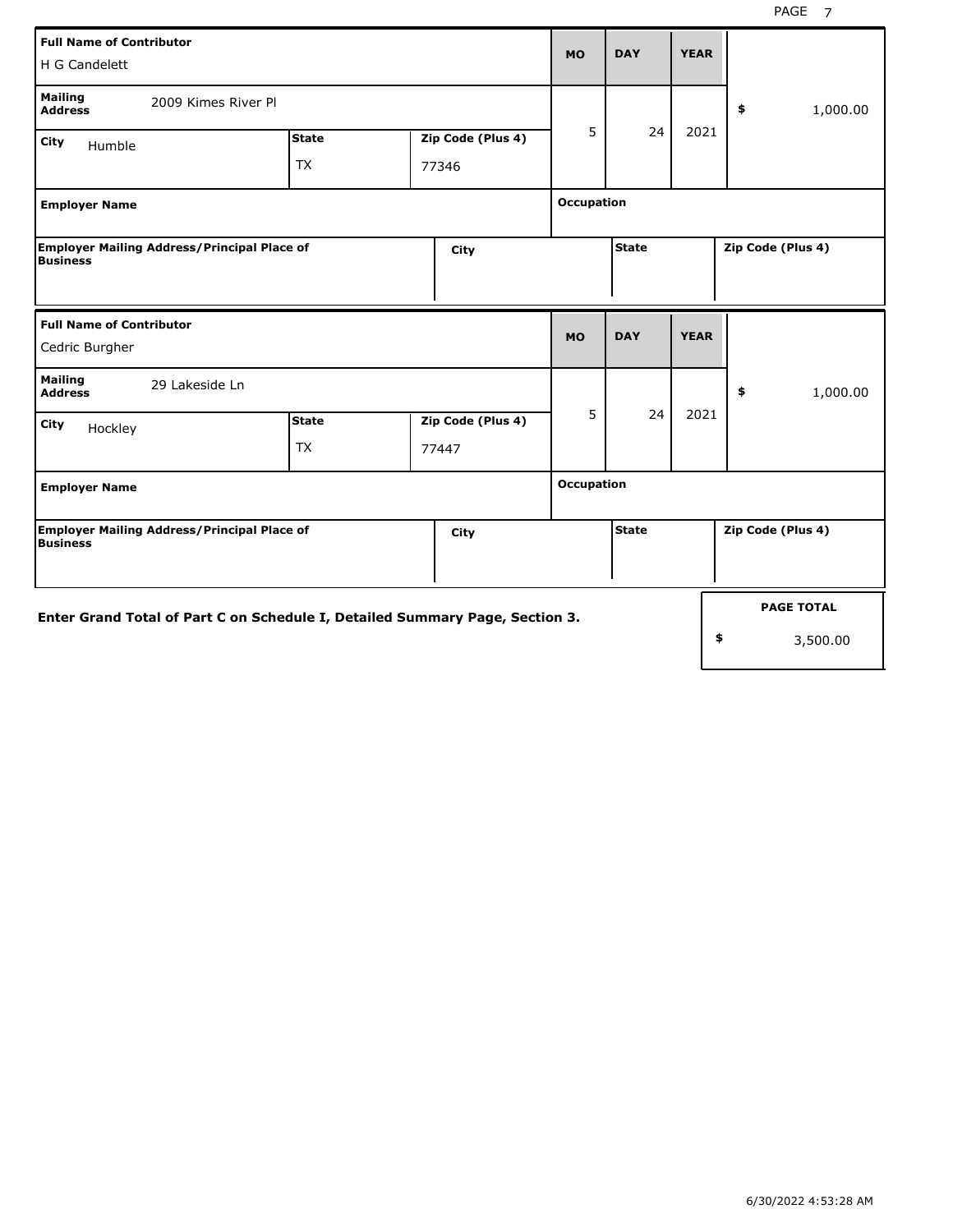## **PART E OTHER RECEIPTS**

#### **REFUNDS, INTEREST INCOME, RETURNED CHECKS, ETC.**

#### **Use this Part to report refunds received, interest earned, returned checks and**

## **prior expenditures that were returned to the filer.**

|                                                                              | Name of Filing Committee or Candidate |                   |       | <b>Reporting Period</b> |             |             |                   |      |  |  |  |
|------------------------------------------------------------------------------|---------------------------------------|-------------------|-------|-------------------------|-------------|-------------|-------------------|------|--|--|--|
|                                                                              |                                       |                   | From: |                         |             | To:         |                   |      |  |  |  |
|                                                                              |                                       |                   |       |                         | <b>DATE</b> |             | <b>AMOUNT</b>     |      |  |  |  |
| <b>Full Name</b>                                                             |                                       |                   |       | <b>MO</b>               | <b>DAY</b>  | <b>YEAR</b> |                   |      |  |  |  |
| <b>Mailing Address</b>                                                       |                                       |                   |       |                         |             |             | \$                | 0.00 |  |  |  |
| City                                                                         | <b>State</b>                          | Zip Code (Plus 4) |       |                         |             |             |                   |      |  |  |  |
| <b>Receipt Description</b>                                                   |                                       |                   |       |                         |             |             |                   |      |  |  |  |
| Enter Grand Total of Part E on Schedule I, Detailed Summary Page, Section 4. |                                       |                   |       |                         |             |             | <b>PAGE TOTAL</b> |      |  |  |  |
|                                                                              |                                       |                   |       |                         |             |             | \$<br>0.00        |      |  |  |  |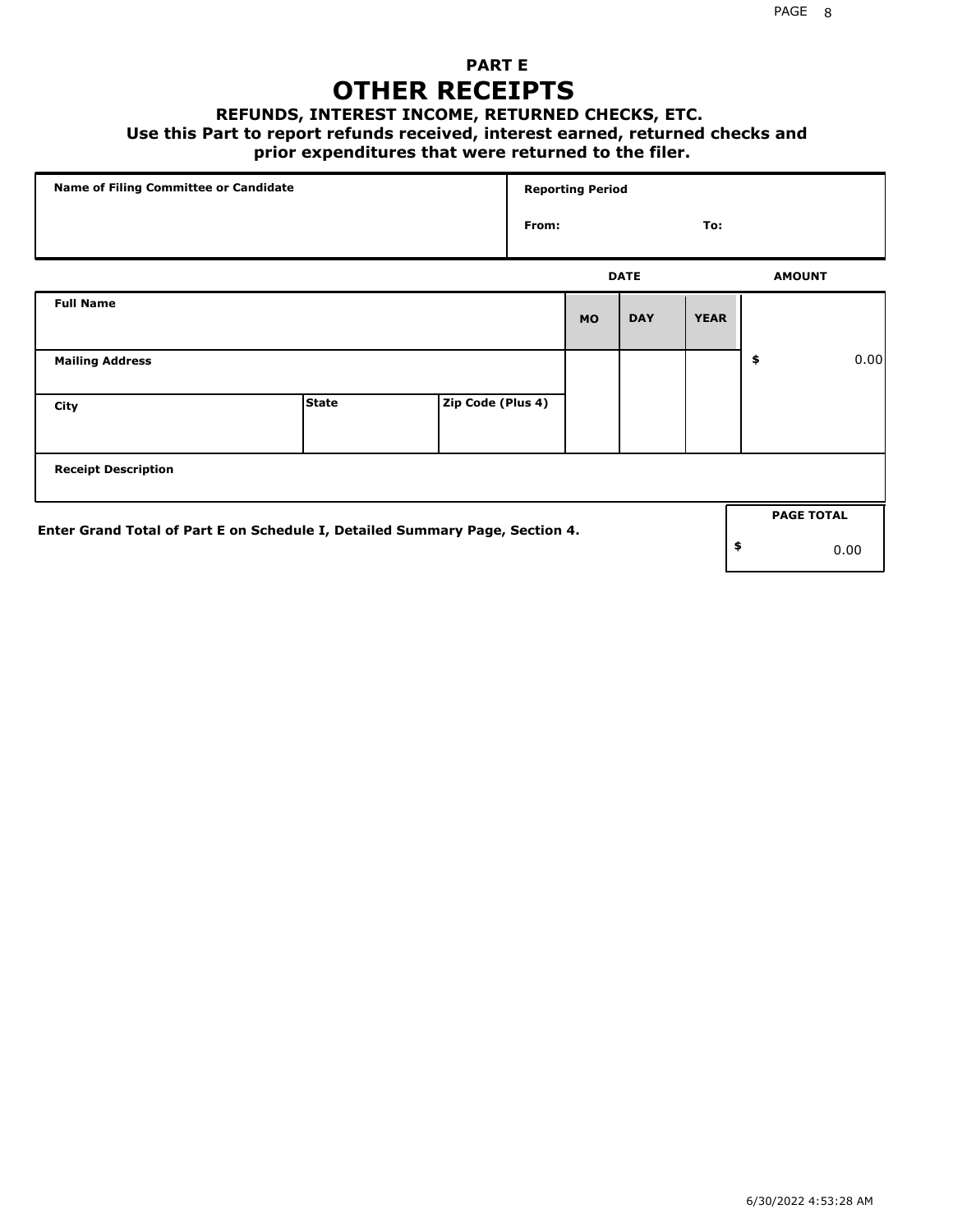### **SCHEDULE II IN-KIND CONTRIBUTIONS AND VALUABLE THINGS RECEIVED USE THIS SCHEDULE TO REPORT ALL IN-KIND CONTRIBUTIONS OF VALUABLE THINGS**

## **DURING THE REPORTING PERIOD.**

**Detailed Summary Page**

| <b>Name of Filing Committee or Candidate</b>                                                                                                                                | <b>Reporting Period</b> |                |          |
|-----------------------------------------------------------------------------------------------------------------------------------------------------------------------------|-------------------------|----------------|----------|
| KIRKLAND, THADDEUS FRIENDS OF                                                                                                                                               | From:                   | $5/4/2021$ To: | 6/7/2021 |
| 1. UNITEMIZED IN-KIND CONTRIBUTIONS RECEIVED - VALUE OF \$50.00 OR LESS PER CONTRIBUTOR                                                                                     |                         |                |          |
| <b>TOTAL for the Reporting Period</b>                                                                                                                                       | (1)                     | \$             | 0.00     |
| 2. IN-KIND CONTRIBUTIONS RECEIVED - VALUE OF \$50.01 TO \$250.00 (FROM PART F)                                                                                              |                         |                |          |
| <b>TOTAL for the Reporting Period</b>                                                                                                                                       | (2)                     | \$             | 0.00     |
| 3. IN-KIND CONTRIBUTION RECIEVED - VALUE OVER \$250.00 (FROM PART G)                                                                                                        |                         |                |          |
| <b>TOTAL for the Reporting Period</b>                                                                                                                                       | (3)                     | \$             | 0.00     |
| TOTAL VALUE OF IN-KIND CONTRIBUTIONS DURING THIS REPORTING PERIOD (Add and enter<br>amount totals from Boxes 1,2, and 3; also enter on Page 1, Reports Cover Page, Item F.) |                         | \$             | 0.00     |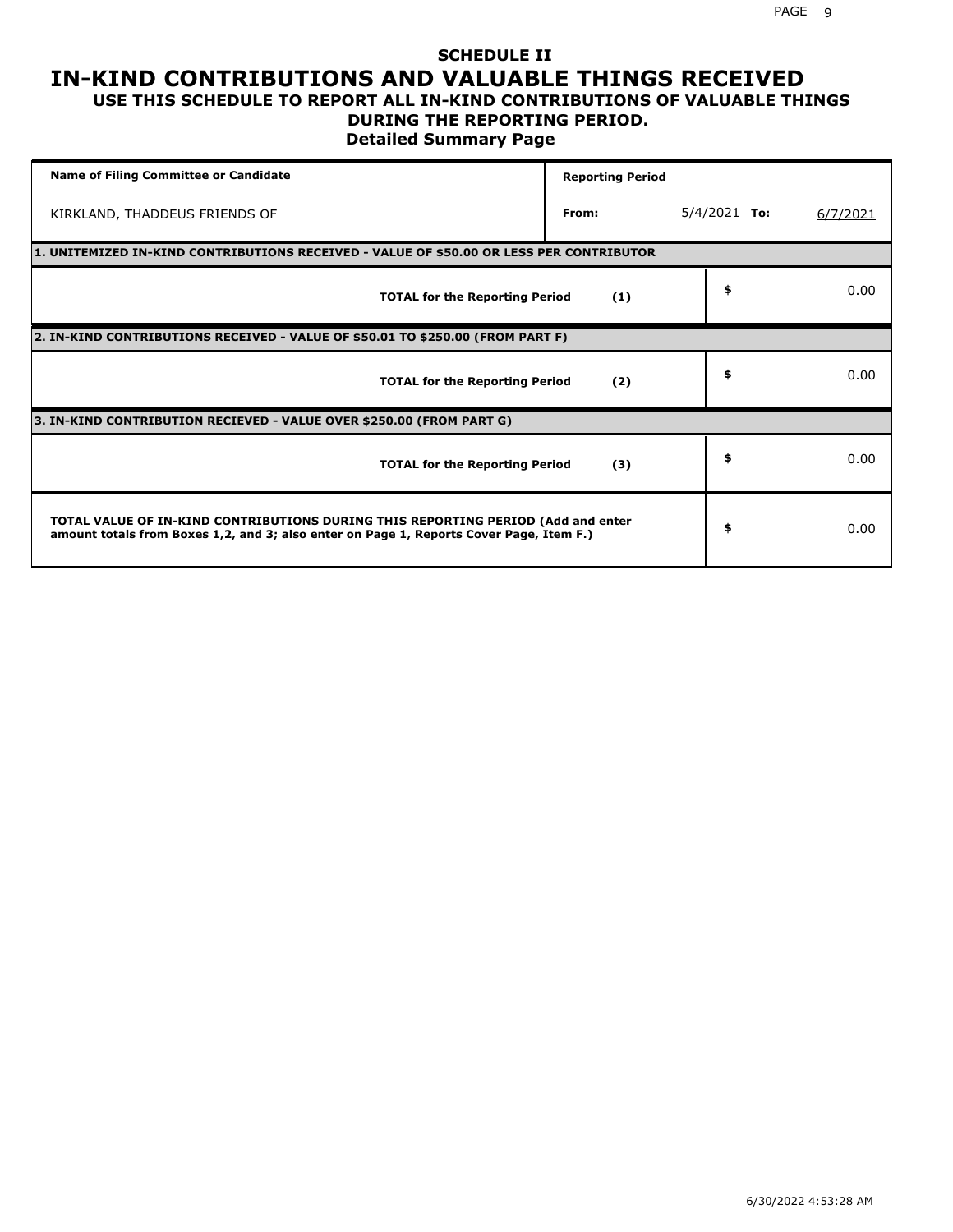## **SCHEDULE II PART F IN-KIND CONTRIBUTIONS RECEIVED**

## **VALUE OF \$50.01 TO \$250.00**

| Name of Filing Committee or Candidate                                                                         |              |                   |           | <b>Reporting Period</b> |                   |  |               |  |  |
|---------------------------------------------------------------------------------------------------------------|--------------|-------------------|-----------|-------------------------|-------------------|--|---------------|--|--|
|                                                                                                               |              |                   |           |                         | From:<br>To:      |  |               |  |  |
|                                                                                                               |              |                   |           | <b>DATE</b>             |                   |  | <b>AMOUNT</b> |  |  |
| <b>Full Name of Contributor</b>                                                                               |              |                   | <b>MO</b> | <b>DAY</b>              | <b>YEAR</b>       |  |               |  |  |
| <b>Mailing Address</b>                                                                                        |              |                   |           | \$                      | 0.00              |  |               |  |  |
| City                                                                                                          | <b>State</b> | Zip Code (Plus 4) |           |                         |                   |  |               |  |  |
| <b>Description of Contribution:</b>                                                                           |              |                   |           |                         |                   |  |               |  |  |
| Enter Grand Total of Part F on Schedule II, In-Kind Contributions Detailed Summary Page,<br><b>Section 2.</b> |              |                   |           |                         | <b>PAGE TOTAL</b> |  |               |  |  |
|                                                                                                               |              |                   |           |                         | \$                |  | 0.00          |  |  |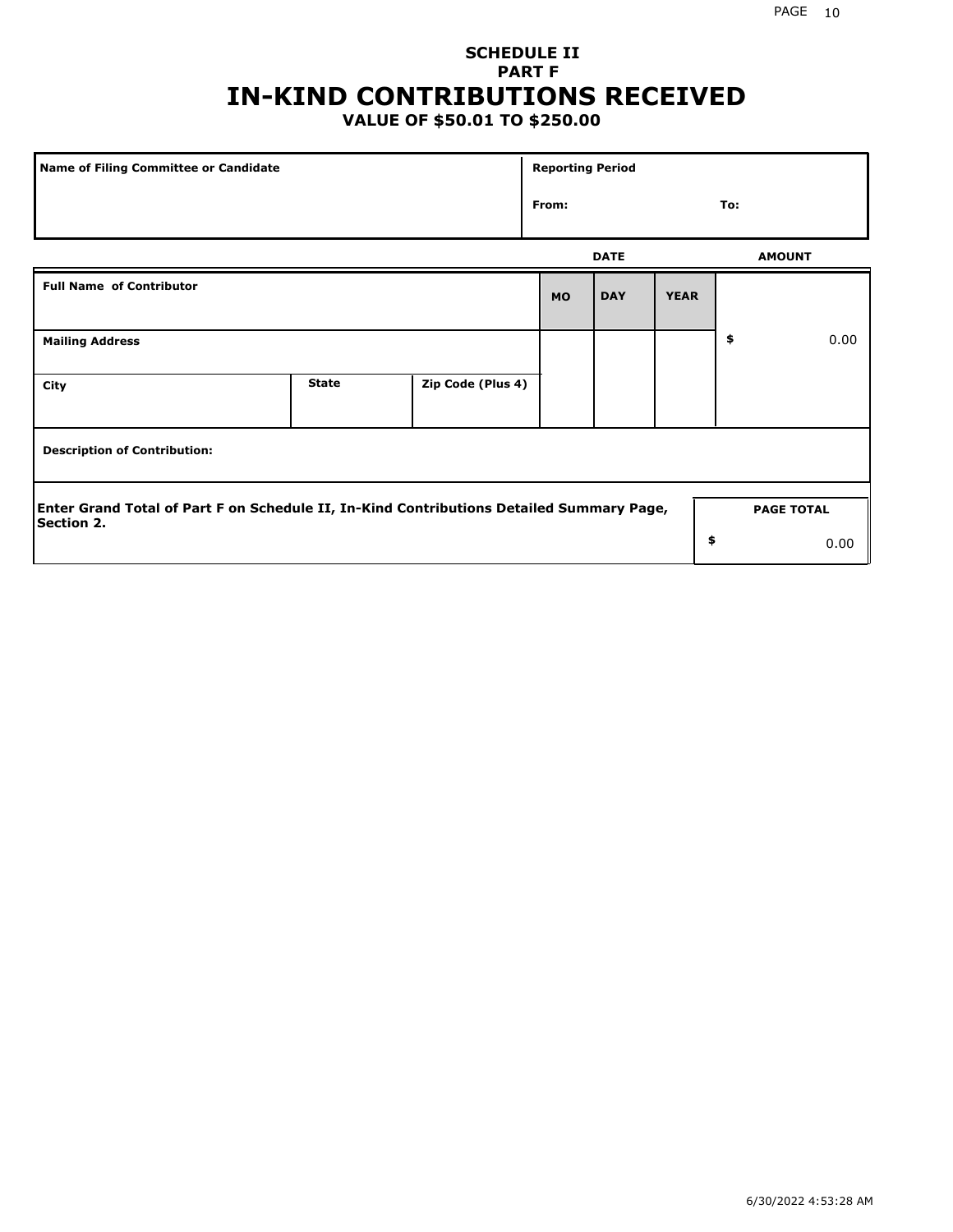#### PAGE 11

### **SCHEDULE II PART G IN-KIND CONTRIBUTIONS RECEIVED VALUE OVER \$250.00**

|                                                                                                               | <b>Name of Filing Committee or Candidate</b> |  |                  |  |       | <b>Reporting Period</b> |                      |             |    |                                    |      |  |
|---------------------------------------------------------------------------------------------------------------|----------------------------------------------|--|------------------|--|-------|-------------------------|----------------------|-------------|----|------------------------------------|------|--|
|                                                                                                               |                                              |  |                  |  | From: |                         |                      | To:         |    |                                    |      |  |
|                                                                                                               |                                              |  |                  |  |       |                         | <b>DATE</b>          |             |    | <b>AMOUNT</b>                      |      |  |
| <b>Full Name of Contributor</b>                                                                               |                                              |  |                  |  |       | <b>MO</b>               | <b>DAY</b>           | <b>YEAR</b> |    |                                    |      |  |
| <b>Mailing Address</b>                                                                                        |                                              |  |                  |  |       |                         |                      |             | \$ |                                    | 0.00 |  |
| City                                                                                                          | <b>State</b>                                 |  | Zip Code(Plus 4) |  |       |                         |                      |             |    |                                    |      |  |
| <b>Employer of Contributor</b>                                                                                |                                              |  |                  |  |       | <b>Occupation</b>       |                      |             |    |                                    |      |  |
| <b>Employer Mailing Address/Principal Place of</b><br><b>State</b><br>City<br><b>Business</b>                 |                                              |  |                  |  |       | 4)                      | <b>Zip Code(Plus</b> |             |    | <b>Description of Contribution</b> |      |  |
| Enter Grand Total of Part G on Schedule II, In-Kind Contributions Detailed<br><b>Summary Page, Section 3.</b> |                                              |  |                  |  |       |                         |                      |             |    | <b>PAGE TOTAL</b>                  | 0.00 |  |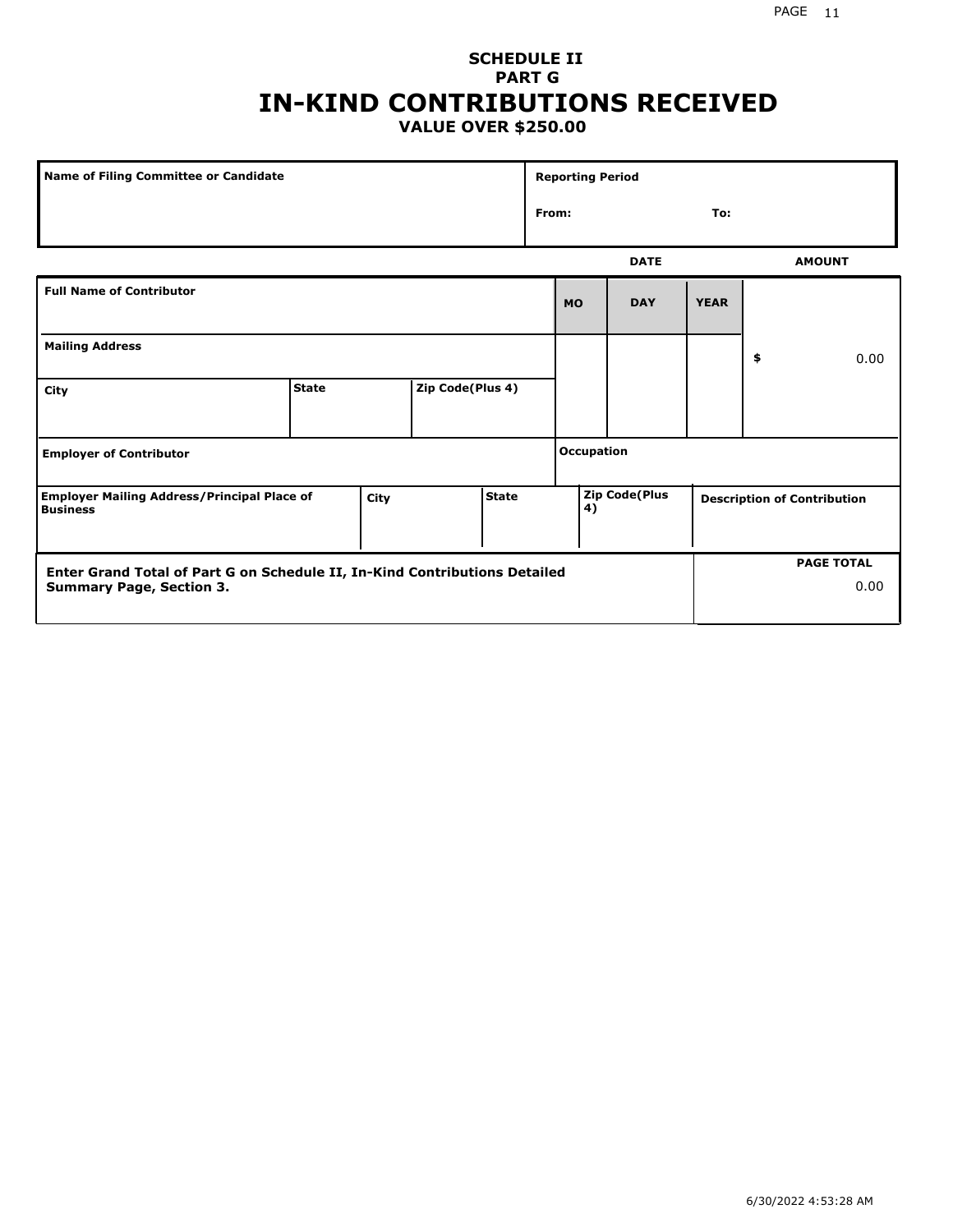# **SCHEDULE III STATEMENT OF EXPENDITURES**

| <b>Name of Filing Committee or Candidate</b>                        |                                                                                              |                                                            |                                               | <b>Reporting Period</b>                                                  |             |     |               |  |
|---------------------------------------------------------------------|----------------------------------------------------------------------------------------------|------------------------------------------------------------|-----------------------------------------------|--------------------------------------------------------------------------|-------------|-----|---------------|--|
| KIRKLAND, THADDEUS FRIENDS OF                                       |                                                                                              |                                                            | From                                          |                                                                          | 5/4/2021    | To: | 6/7/2021      |  |
|                                                                     |                                                                                              |                                                            |                                               | <b>DATE</b>                                                              |             |     | <b>AMOUNT</b> |  |
| <b>To Whom Paid</b><br>WURD-AM                                      |                                                                                              |                                                            | <b>MO</b>                                     | <b>DAY</b>                                                               | <b>YEAR</b> |     |               |  |
| <b>Mailing Address</b><br>1341 N Delaware Ave                       |                                                                                              |                                                            | 5                                             | 14                                                                       | 2021        | \$  | 1,200.00      |  |
| City<br>Phila                                                       | <b>State</b><br>PA                                                                           | Zip Code (Plus 4)<br>19125                                 |                                               | <b>Description of Expenditure</b><br>Radio advertising- Primary election |             |     |               |  |
| <b>To Whom Paid</b><br>Start Right Solutions, LLC                   | <b>MO</b>                                                                                    | <b>DAY</b>                                                 | <b>YEAR</b>                                   |                                                                          |             |     |               |  |
| <b>Mailing Address</b><br>535 Avenue of the States                  | 5                                                                                            | 11                                                         | 2021                                          | \$                                                                       | 1,200.00    |     |               |  |
| City<br>Chester                                                     | <b>Description of Expenditure</b><br>expenses for campaign finance reporting for May<br>2021 |                                                            |                                               |                                                                          |             |     |               |  |
| <b>To Whom Paid</b><br>Chester Children Chorus                      |                                                                                              |                                                            | <b>MO</b>                                     | <b>DAY</b>                                                               | <b>YEAR</b> |     |               |  |
| <b>Mailing Address</b><br>500 College Ave                           |                                                                                              |                                                            | 5                                             | 13                                                                       | 2021        | \$  | 1,000.00      |  |
| City<br>Swarthmore                                                  | <b>State</b><br>PA                                                                           | Zip Code (Plus 4)<br>19081                                 | <b>Description of Expenditure</b><br>Donation |                                                                          |             |     |               |  |
| <b>To Whom Paid</b><br>Cash                                         |                                                                                              |                                                            | <b>MO</b>                                     | <b>DAY</b>                                                               | <b>YEAR</b> |     |               |  |
| <b>Mailing Address</b>                                              |                                                                                              |                                                            | 5                                             | 13                                                                       | 2021        | \$  | 5,000.00      |  |
| City<br>Chester                                                     |                                                                                              | <b>Description of Expenditure</b><br>election day expenses |                                               |                                                                          |             |     |               |  |
| <b>To Whom Paid</b><br>Cash                                         |                                                                                              |                                                            |                                               | <b>DAY</b>                                                               | <b>YEAR</b> |     |               |  |
| <b>Mailing Address</b>                                              |                                                                                              |                                                            | 5                                             | 13                                                                       | 2021        | \$  | 10,000.00     |  |
| Zip Code (Plus 4)<br><b>State</b><br>City<br>Chester<br>PA<br>19013 |                                                                                              |                                                            |                                               | <b>Description of Expenditure</b><br>election day expenses               |             |     |               |  |